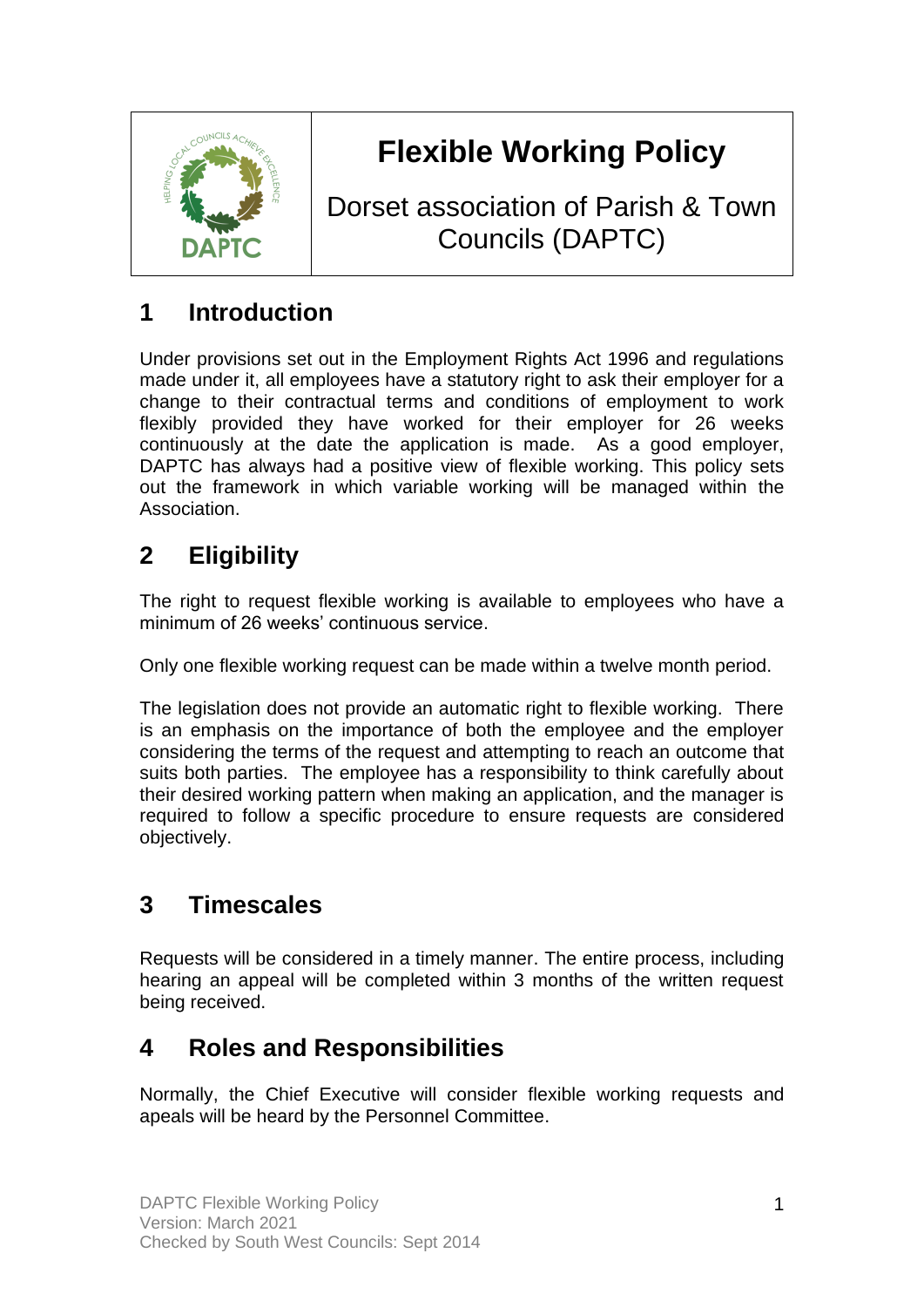If the request is being made by the Chief Executive, this should be referred to the Personnel Committee, who will set up a panel to consider the request and a separate panel to consider any appeal.

#### **5 Representation**

Employees have the right to representation, either by a trade union representative or a work colleague, at the meeting and appeal stages.

Representatives have the right to address the meeting or appeal. They may also ask questions and present the employee's case. However, they have no right to answer questions on the employee's behalf.

## **6 What is Flexible Working?**

Flexible working can mean a change to the number of hours worked, the times worked or the place of work.

Some examples of flexible working are:

- Part-time working;
- Job share;
- Flexible working hours;
- Term time only working; or
- Occasional working from home.

#### **7 How to apply**

Anyone considering flexible working should first discuss with their manager the reasons for the request to change their working pattern and how they think it could work. A formal application can then be made in writing to the Chief Executive. It should set out clearly:

- The desired change in working pattern;
- How it will impact upon the work of the Council;
- How the employee will manage their work to ensure there is no loss in efficiency;
- The impact of the change of the work pattern on the employee's colleagues;
- How any potential problems will be overcome; and
- When the employee wishes to start the new way of working.

# **8 Meeting to Consider the Request**

All applications will be considered fully at a meeting with the Chief Executive or a Panel of the Personnel Committee if in relation to the Chief Executive.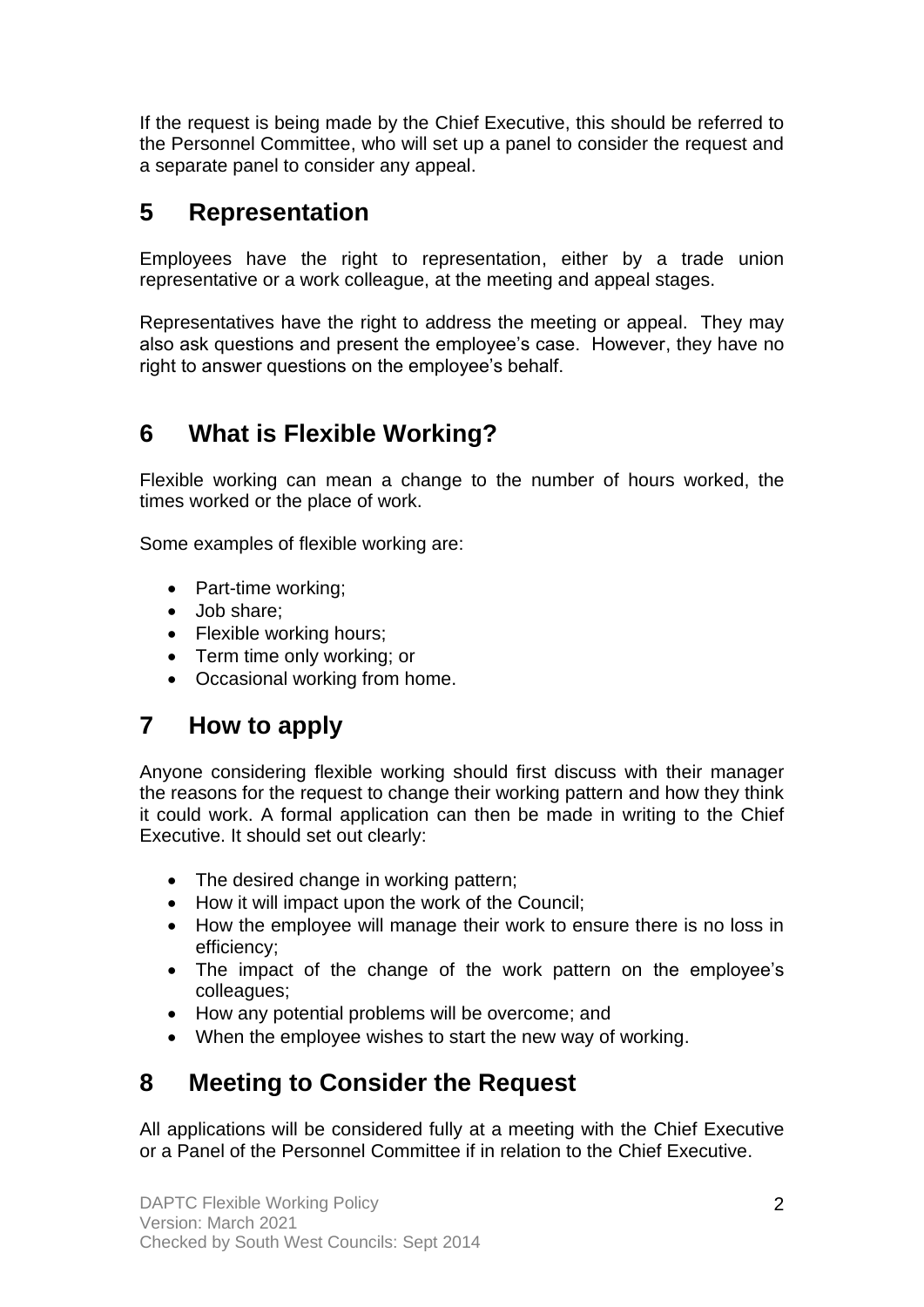The employees Line Manager may also be asked to attend to explain the possible impact of any changes on the team.

### **9 Making the Decision**

After the meeting, the Chief Executive will consider the proposed flexible working arrangements carefully, weighing up the potential benefits to the employee and to the Association against any adverse impact of implementing the changes.

Each request will be considered on a case-by-case basis: agreeing to one request will not set a precedent or create the right for another employee to be granted a similar change to his/her working pattern.

The employee will be informed in writing of the decision as soon as is reasonably practicable after the meeting. The request may be granted in full or in part: for example, the Association may propose a modified version of the request, the request may be granted on a temporary basis, or the employee may be asked to try the flexible working arrangement for a trial period. The employee will be given the right to appeal the decision if the employee's request is not upheld or is only upheld in part.

If an application is refused, the employee will be notified in writing with reasons why the request cannot be accommodated at this time.

The grounds for refusing a request include:

- Additional burden of costs;
- Inability to reorganise work among other staff;
- Inability to recruit additional staff;
- Detrimental impact on quality
- Detrimental effect on customer service;
- Detrimental impact on performance;
- Insufficient work available during the periods the employee proposes to work; or
- The proposal does not fit in with planned structural changes.

Regardless of whether an application is approved or not a further application cannot be made within 12 months.

#### **10 Right of Appeal**

An employee has the right of appeal against the Council's decision. An Appeal should be submitted in writing to the Chief Executive who will arrange an appeal meeting. Appeals will be heard by a Panel of the Personnel Committee who will notify the employee of the outcome, following the meeting.